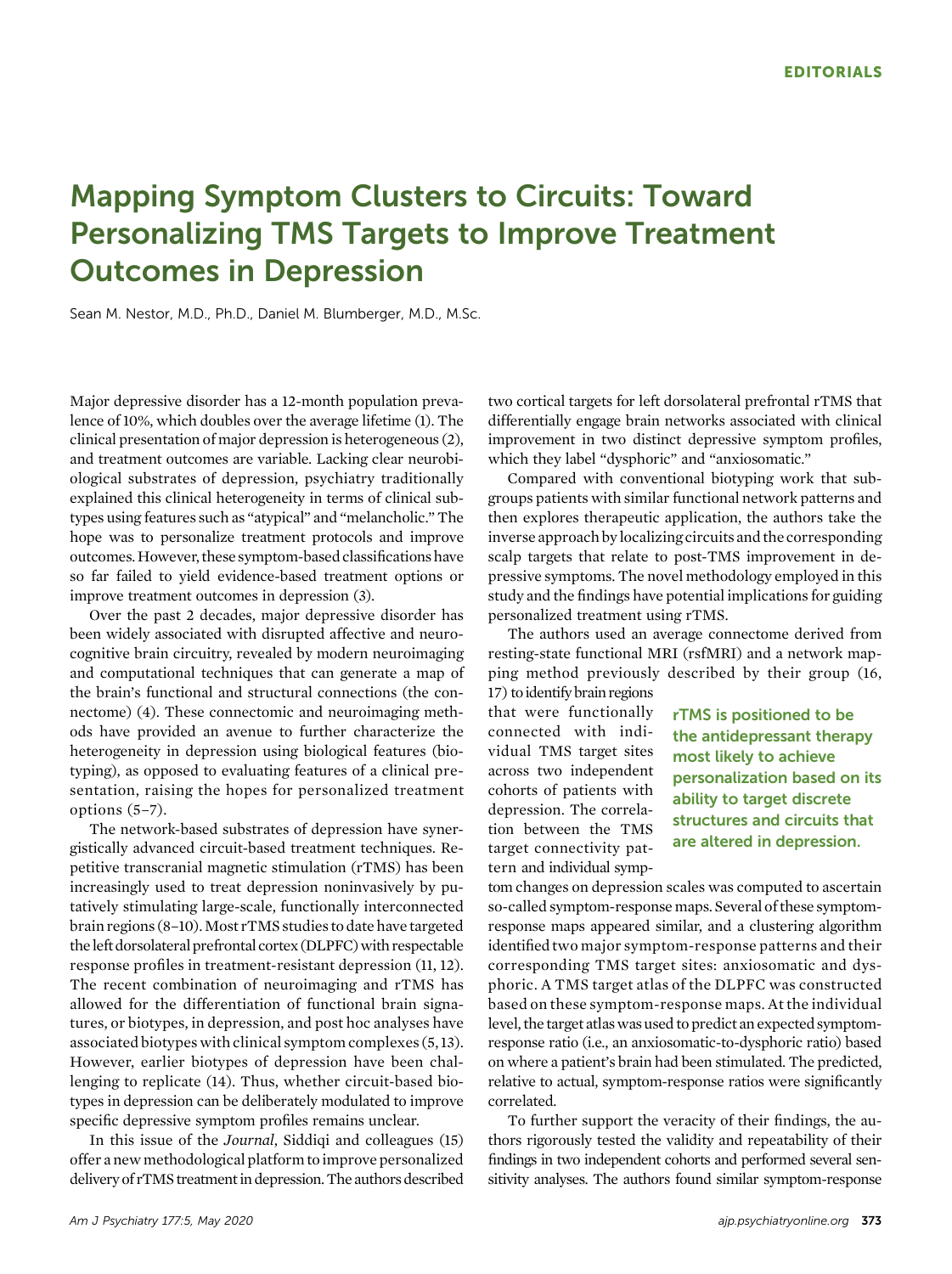clusters and target atlas homology for the two independent cohorts. The authors also show at the group level that their target maps predicted improvement in anxiosomatic and dysphoric symptoms that were reported in previously published rTMS trials.

## Limitations and Future Directions

There was striking spatial variance in the stimulated brain region across participants, despite the use of a standardized scalp target localization technique. However, this is not surprising given the inaccuracy of the older method of localizing the DLPFC that suggested placing the coil 5 to 6 cm anterior from the motor hot spot (18). Many recent TMS trials employ real-time MRI-guided neuronavigation or neuroimaging approximation methods to ensure target accuracy (19, 20). In some respects, the variation in stimulation site as a result of the older approximation methods facilitated the discovery of the two unique symptom-response patterns reported by Siddiqi and colleagues.

The authors were rightly careful in generalizing their results given the study's limitations. All cohorts were retrospectively analyzed and consisted of small sample sizes, limiting the generalizability of these retrospective datadriven findings. These results necessitate prospective replication in patients with major depressive disorder, using modern clinical trial methods. If replicated, this approach provides an important advancement in the field for localizing specific target-symptom sites for neuromodulation therapy.

Randomized clinical trials, such as the Biomarker-guided rTMS for Treatment Resistant Depression (BioTMS) trial (ClinicalTrials.gov identifier: NCT04041479), are under way to prospectively assess whether circuit-oriented biotypes can be used to predict antidepressant response to rTMS at the individual level. Similarly, other randomized controlled trials are prospectively examining how connectivity profiles with a DLPFC target site predict response to TMS in depression (ClinicalTrials.gov identifier: NCT03276793).

It is also important to highlight that these findings do not confirm that there exists a one-to-one mapping of a given symptom to a brain circuit but rather that two core symptom groups were each correlated with an average functional network pattern. Prospective studies should validate these symptom-response patterns with other depression inventories that include anxiety scales and examine how information from the Research Domain Criteria project might map to TMS target circuits.

The authors also note that these clusters result from group-based averages using a normative atlas of healthy control subjects and do not account for individual variation in functional activation and wiring, which is shown to vary between individuals in the population (21) and in depression (5–7). Reassuringly, the authors performed a secondary analysis on 38 subjects who had rsfMRI sequences and demonstrated results similar to those derived from the normative connectome. Future work should attempt to

replicate these functional signatures using target-seed network mapping on individual connectomes.

These findings also support the basic principles of functional segregation in the DLPFC reported by others (22) and provide a framework for using these patterns to advance neuromodulation treatment. This functional symptom mapping method may have application to targets outside of the DLPFC. For example, this method could be elaborated further to localize divergent symptom-response target regions where neurocircuitry is anatomically proximal, such as the lateral and medial orbitofrontal cortex. Indeed, these network nodes are spatially adjacent yet appear to have divergent behavioral correlates and connectivity networks (23, 24). This is particularly relevant as the orbitofrontal cortex is being studied as a candidate TMS target to treat depression (25, 26), and depending on the target location, such treatment may result in variable symptom-response outcomes.

Interestingly, recent work by the same group used a lesion network mapping approach and isolated a region in the DLPFC that was functionally connected to lesioned brain regions that were associated with global depression scores  $(27)$ . This approach is based on the idea that brain lesions (e.g., ischemic infarcts) that share a common clinical symptom profile (e.g., depression) but are located in disparate brain regions may map to a common circuit within the connectome. This DLPFC region bisected the anxiosomatic and dysphoric target regions. However, the lesion mapping study did not characterize individual depressive symptoms, so future lesion network mapping studies may examine discrete symptomsin addition to global symptom scores. This could provide another approach to locate candidate TMS symptom cluster targets in psychiatric disorders. Structural imaging markers, such as anatomical covariance derived from gray matter morphometry and white matter connectivity maps, may also further refine treatment targets and provide additional information on the integrity of the cortical "hardware" subserving functional circuits (28).

The initial findings of the present study also raised the question as to whether treatment using deep rTMS, which generates a broader induced electric field that covers deeper cortical regions, may concurrently stimulate the two sites identified by the authors. When assessing their model with the extant deep rTMS literature, they found similar improvement across both symptom domains compared with studies that used more focal coils with more specific neuroanatomical targets.

In summary, this workis a step toward the goal of precision medicine in treating depression. Compared with other current treatment modalities, rTMS is positioned to be the antidepressant therapy most likely to achieve personalization based on its ability to target discrete structures and circuits that are altered in depression. While selecting targets to treat symptom complexes provides one candidate pathway to individualize therapy, varying the stimulation dose offers another important approach for tailoring treatment. For example, the advent of theta-burst TMS, compared with